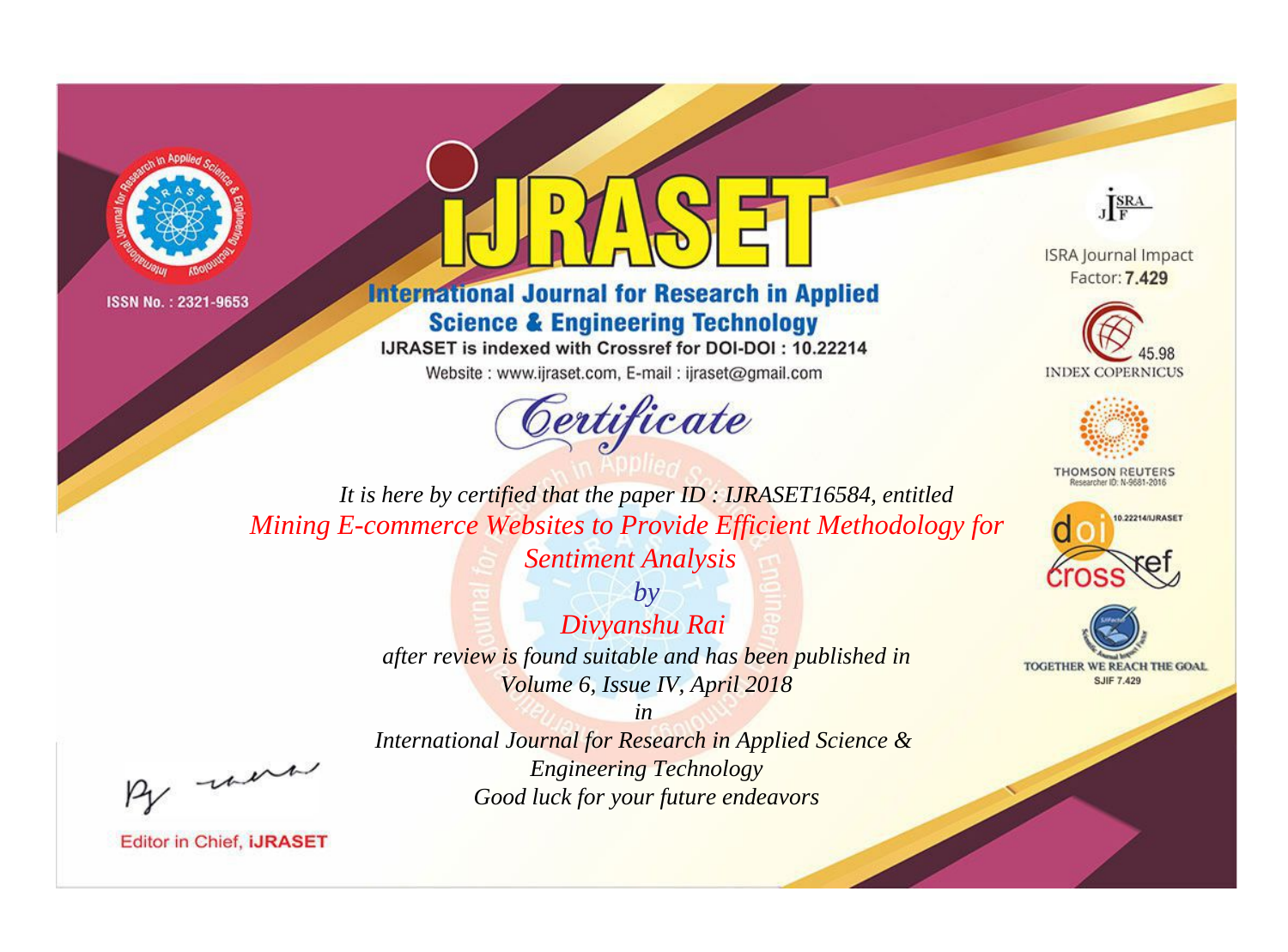



**International Journal for Research in Applied Science & Engineering Technology** 

IJRASET is indexed with Crossref for DOI-DOI: 10.22214

Website: www.ijraset.com, E-mail: ijraset@gmail.com





**ISRA Journal Impact** Factor: 7.429





**THOMSON REUTERS** 



TOGETHER WE REACH THE GOAL **SJIF 7.429** 

*It is here by certified that the paper ID : IJRASET16584, entitled Mining E-commerce Websites to Provide Efficient Methodology for Sentiment Analysis*

> *by Anubha Tripathi after review is found suitable and has been published in Volume 6, Issue IV, April 2018*

, un

*International Journal for Research in Applied Science & Engineering Technology Good luck for your future endeavors*

*in*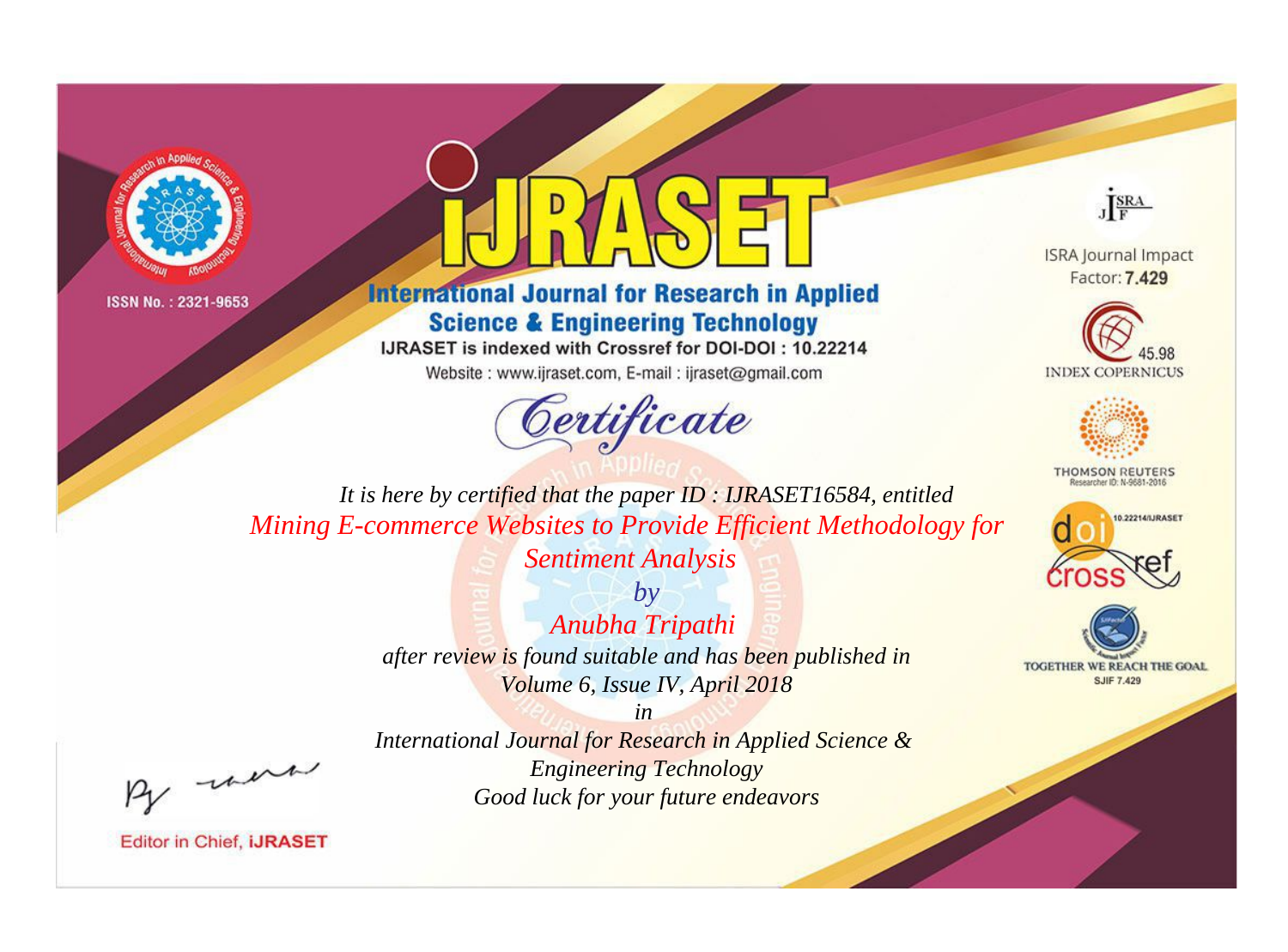



**International Journal for Research in Applied Science & Engineering Technology** 

IJRASET is indexed with Crossref for DOI-DOI: 10.22214

Website: www.ijraset.com, E-mail: ijraset@gmail.com





**ISRA Journal Impact** Factor: 7.429





**THOMSON REUTERS** 



TOGETHER WE REACH THE GOAL **SJIF 7.429** 

*It is here by certified that the paper ID : IJRASET16584, entitled Mining E-commerce Websites to Provide Efficient Methodology for* 

*Sentiment Analysis by*

*Sumbul Siddiqui after review is found suitable and has been published in Volume 6, Issue IV, April 2018*

*in* 

, un

*International Journal for Research in Applied Science & Engineering Technology Good luck for your future endeavors*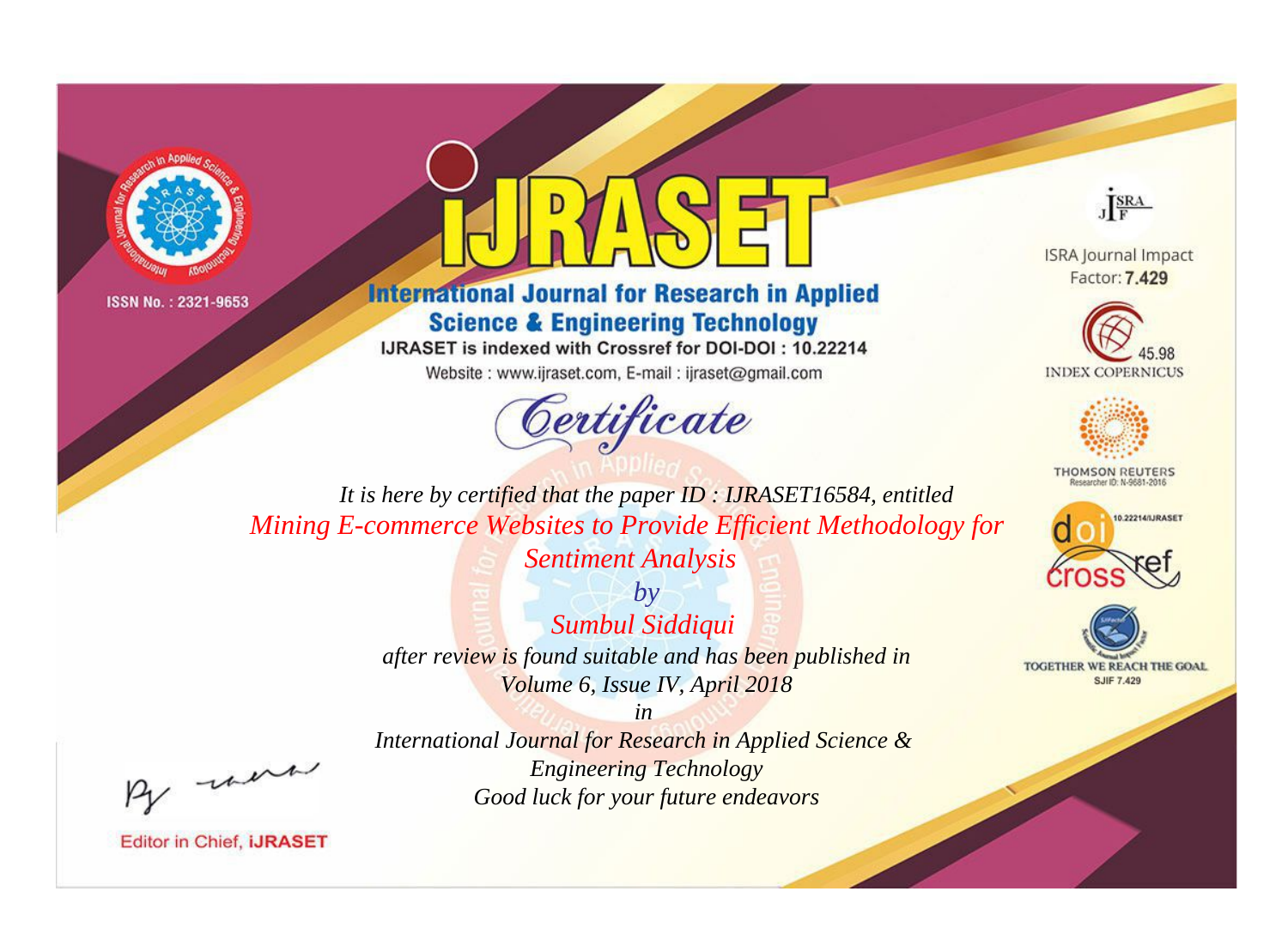



**International Journal for Research in Applied Science & Engineering Technology** 

IJRASET is indexed with Crossref for DOI-DOI: 10.22214

Website: www.ijraset.com, E-mail: ijraset@gmail.com





**ISRA Journal Impact** Factor: 7.429





**THOMSON REUTERS** 



TOGETHER WE REACH THE GOAL **SJIF 7.429** 

*It is here by certified that the paper ID : IJRASET16584, entitled Mining E-commerce Websites to Provide Efficient Methodology for* 

*Sentiment Analysis*

*by Dr. Mahesh Pawar after review is found suitable and has been published in Volume 6, Issue IV, April 2018*

, un

*International Journal for Research in Applied Science & Engineering Technology Good luck for your future endeavors*

*in*